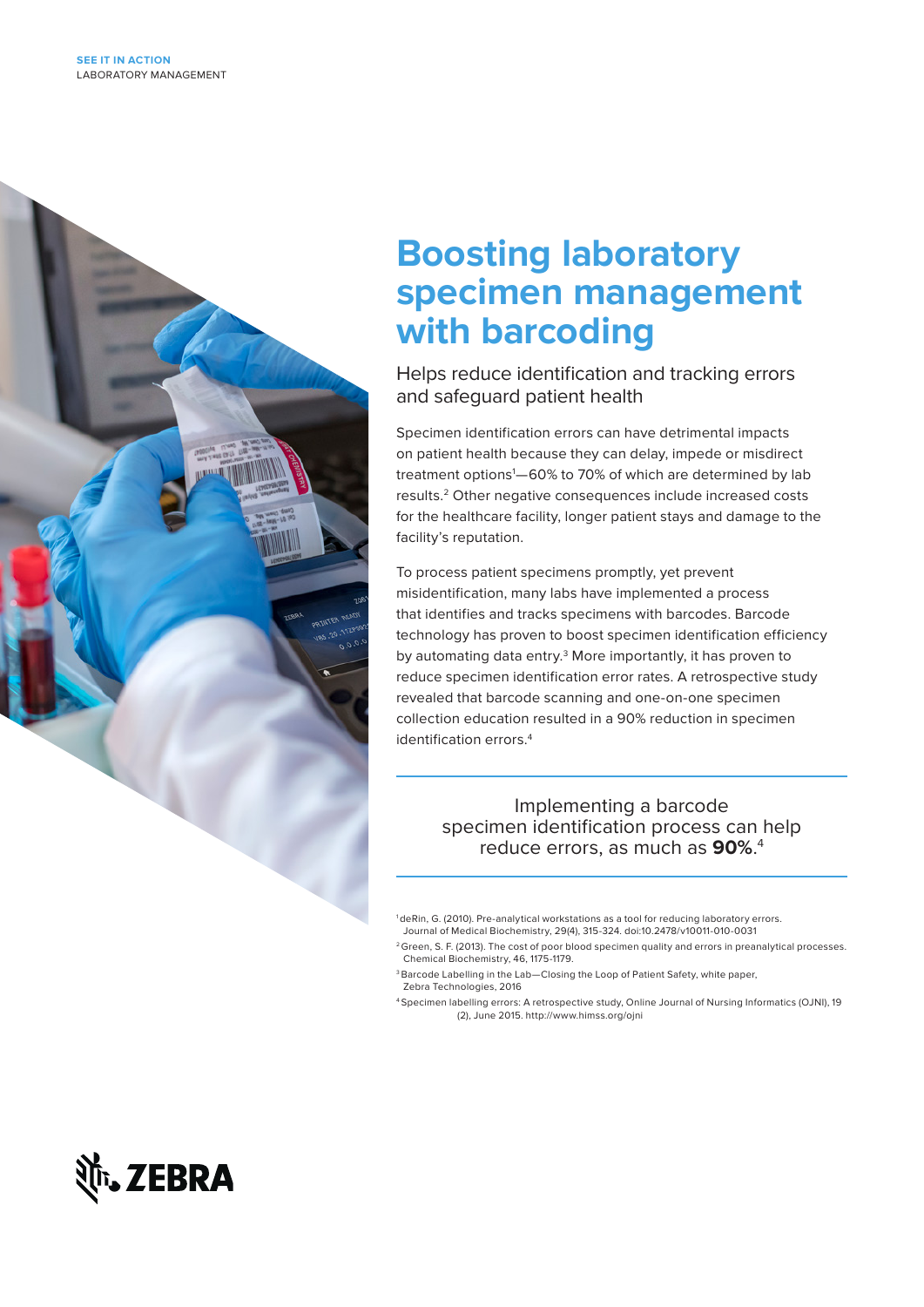### **Raising lab performance with accurate specimen identification and tracking**

For many patients, time is of the essence and an accurate, rapid diagnosis can mean the difference between a positive and negative health outcome. Barcode technology, including scanners, label printers, handheld mobile computers and software, helps labs serve a critical diagnostic role in several ways.



#### **Capturing Specimen Data Efficiently and Accurately**

Scanning of a specimen barcode label ensures quick, reliable data capture that can aid diagnosis accuracy while maintaining the chain of custody that began at the patient bedside. This practice also documents specimen receipt, initiation of testing and the technician who is handling the specimen—all of which are potentially valuable data in case questions about specimen processing arise.

#### **Enhancing Patient Safety**



By eliminating the need for multiple data entries, barcode label printing and scanning reduce specimen misidentification errors. Also, these processes document the steps taken in specimen handling at any given time, so lab technicians can track specimens down when necessary and ensure that they are analysed in a timely manner. Better specimen data-capture accuracy and tracking ability help lab technicians ultimately enhance patient safety.

#### **Maximising Workflow Efficiency, Minimising Costs**



Operational efficiency is a critical aspect of overall lab performance. Delayed identification of a single specimen can slow down the entire operation, causing multiple diagnosis delays. Barcode printing and scanning solutions designed for lab environments help prevent bottlenecks and maintain workflow efficiency by minimising manual data entry.

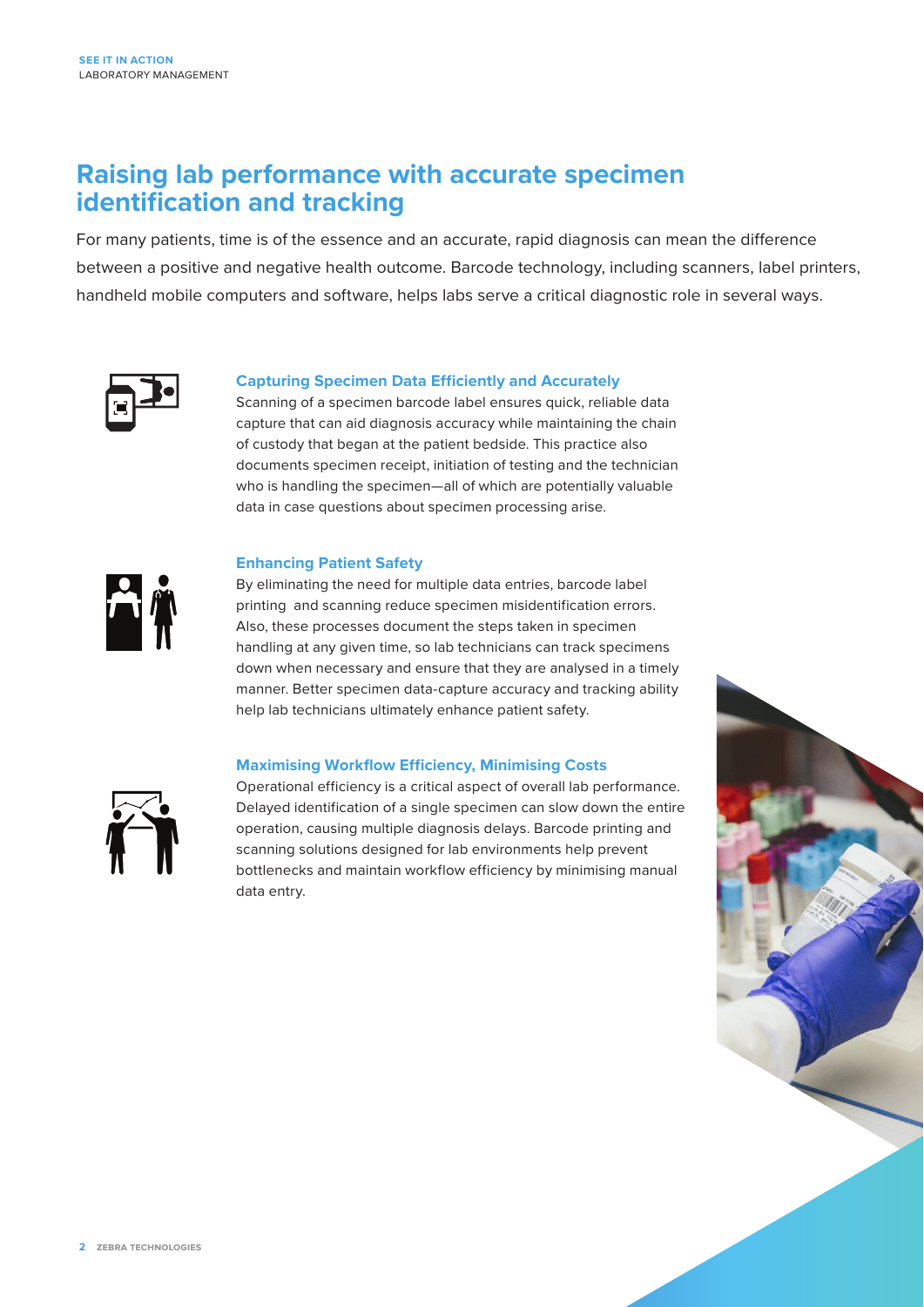### **Zebra® has your laboratory specimen management solutions**

Poor specimen management in the lab can lead to misdiagnoses and preventable adverse patient outcomes. Also, it can create the need for unnecessary tests and treatments and specimen redraws and re-analysis, driving up operating costs and often causing patients discomfort. Barcode labelling and scanning store and capture data that enable labs to capture specimen data and create a reliable tracking chain of custody and enable analysis that's essential to correct diagnoses. Zebra® desktop and industrial printers, barcode scanners—including those built into ruggedised mobile computers and specimen labels comprise the technology labs need to help make correct diagnoses and treatment efficacy possible.

### **Solutions for lab test processing accuracy and efficiency**



#### **Barcode Scanners**

Lab personnel need to capture specimen barcode data from any medium, in any condition, the first time. Engineered for reliability in clinical environments, Zebra® healthcare scanners offer accurate specimen data collection.

#### **Handheld Mobile Computers**



In the hectic lab environment, a mobile device that dependably scans specimen barcode data and enables multiplatform communication keeps the identification process flowing seamlessly. Zebra® healthcare mobile computers have integrated, advanced scanning technology that rapidly captures 1D and 2D barcodes; a durable design with drop ratings suited to cement hospital floors; disinfectant-ready plastic; and longlasting batteries constructed to last an entire shift.



#### **Desktop and Industrial Printers**

Lab technicians need worry-free printing to accurately identify specimens and keep testing processes moving. Zebra® desktop and industrial printers for healthcare utilise thermal technology that leaves out additional personal health information that would require secure disposal. They feature disinfectant-ready plastic and a healthcare-compliant power supply to suit the lab environment.